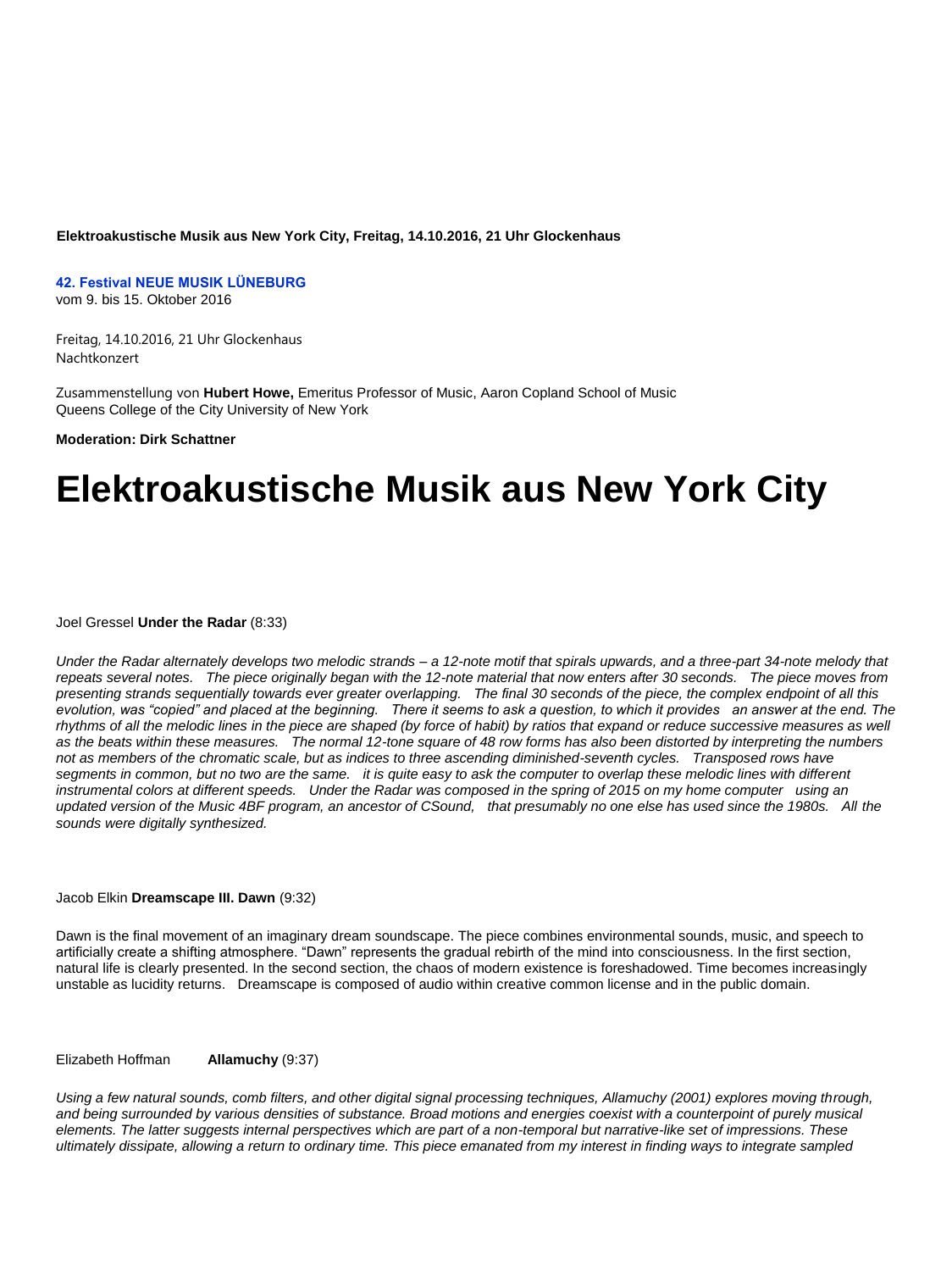#### Margaret Schedel **Oppositional Surge** (4:39)

*Oppositional Surge: An opposition surge occurs when a rough surface or particulate cloud becomes brighter when illuminated from behind the observer; in astronomy this can be seen as a abrupt and noticeable increase in the intensity of a celestial body as its phase angle of observation approaches zero. The fixed media work Oppositional Surge explores sudden changes in intensity as acoustic masses shift, unfold and dissolve. Oppositional Surge was commissioned by Dale Parsons for the Kutztown University Planetarium.* 

Judy Klein **Railcar** (9:08)

*Railcar was commissioned by the Institut International de Musique Electroacoustique de Bourges (IMEB) and was premiered in 2008 at the 38th Festival Synthèse, Bourges, France. At one end of the railcar was a glass bin, filled with paper clips. I added the few I had brought with me, in memory of the lives of so many.* 

#### Fred Szymanski **Sinking Air** (8:04)

*Sinking Air is inspired by the sudden downdrafts in rainstorms that are sometimes called microbursts and involve three stages: Downburst, outburst, and cushion. These three stages are reflected in the non-linear behavior of the sound phenomena of the piece. To create the piece, I treated certain sounds interactively, using a micro-compositional approach to the sound field. The texture was built*  from particle format synthesis routines. An instrument was built that could be used to extend the mechanical-energetic conditions of the *sound from recordings of acoustic strings being bowed, scraped, hit, and rubbed. The piece has been diffused for eight channels. Sinking Air received the first prize in the electroacoustic music category at the Monaco International Electroacoustic Composition Competition (CICEM) and was premiered at the Monaco Electroacoustique in May 2015.* 

#### Angelo Bello **GENDYN Etude 4.1** (2:36)

*GENDYN Etude 4.1 (2015) was computed by the New GENDYN Program, developed by Peter Hoffmann, who suggested that "the New GENDYN Program, in addition to being a customized tool for the analysis of a single musical piece, [is] a generic "stochastic composition instrument", much in the sense of interactive computer composition." For this exemplary etude, executed in 2015, I implement the GENDYN"s capacity to generate separate yet interdependent entities in time, linked by their dependency on initial conditions as determined á priori and applied to the algorithm.* 

#### Hubert Howe **Inharmonic Fantasy No. 4** (video, 9')

*Inharmonic partials are sounds that are not harmonically related to each other, as they are in most instrumental or vocal sounds,*  because they do not combine to create a sense of pitch. Inharmonic Fantasy No. 4 is another in the series of pieces I have written in *order to create complex, evolving inharmonic sounds that include many different components that fade in and out over the course of a*  tone. In this work, the sounds are all compressed into the very small acoustic space of less than a perfect fifth. While each sound *occupies only that small area, the tones within each passage sometimes are also compressed within a small space, or are spaced*  widely over the acoustic spectrum. The work consists of numerous short passages that include different numbers of notes, densities, *and rhythmic distributions. The inharmonic components are presented in ways that both fade in and out over the course of the tone or are attacked and decay separately. The piece was written in 2014 and synthesized using csound. After the music was completed, Sylvia Pengilly created the video to the music.* 

## Hubert Howe **Expansions** (7:17)

*Expansions is so named because each note in the basic framework is "expanded" by another group of notes. Textures are presented so that the expanded notes both fade into a complex envelope or are attacked individually. All notes are tempered pitches. The*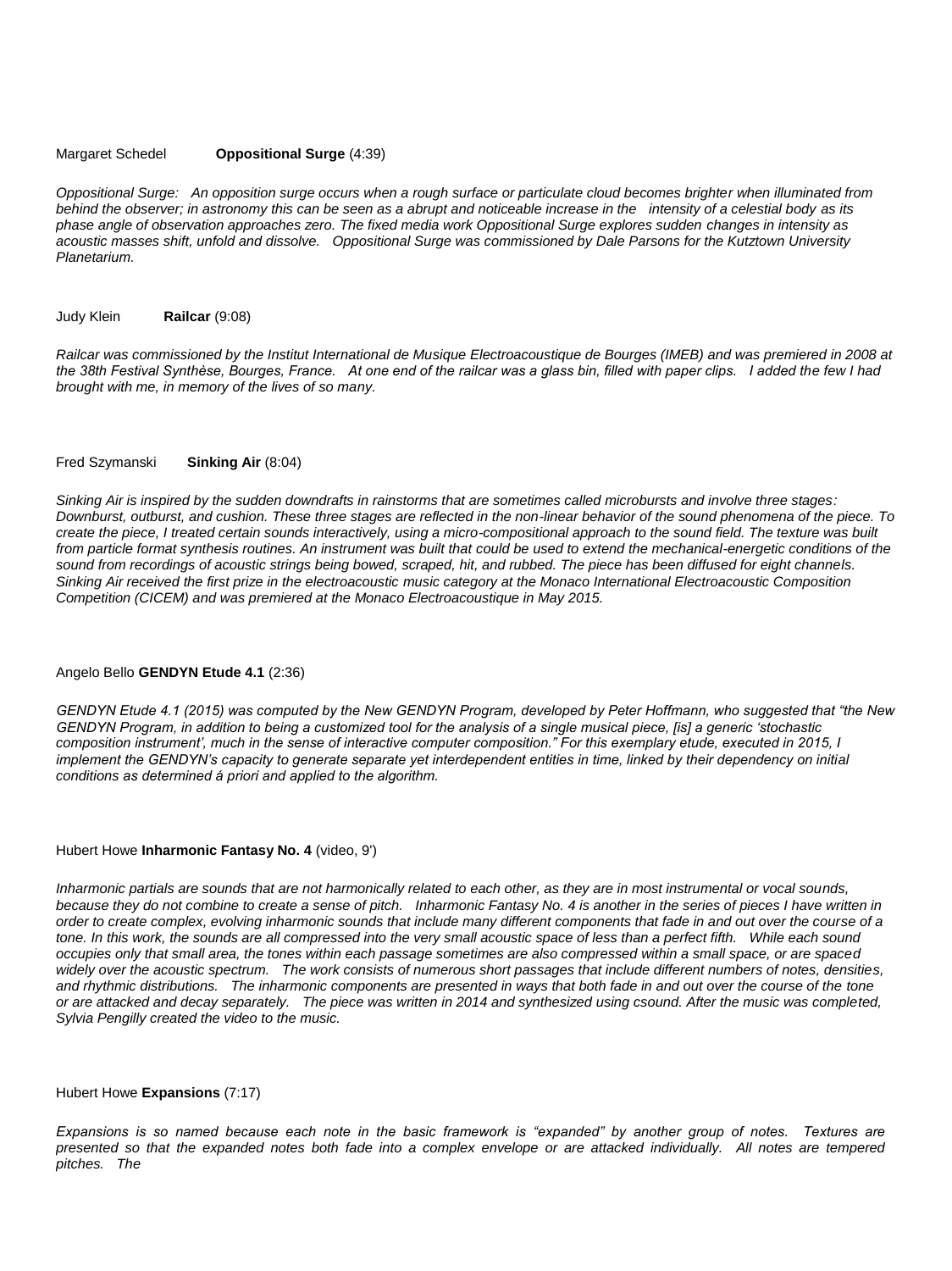**Hubert Howe** recently retired from the Aaron Copland School of Music at Queens College of the City University of New York, where he had taught since 1967. In addition to composing, he is now Director of the New York City Electroacoustic Music Festival and Executive Director of the New York Composers Circle.

**Angelo Bello** has a multidisciplinary background in engineering, science and music, with a focus on algorithmic composition. He received his MS in Electrical Engineering from Drexel University, and a BS in Electrical Engineering from Penn State University, while also studying piano and electronic music composition. During a three year study and research residency at Les Ateliers UPIC, now the CIX, Centre Iannis Xenakis, he researched the UPIC system, while earning a Diplôme d'Étude Aprofondies (Diploma of Advanced Studies) from the University of Paris 8 under the direction of composer Horacio Vaggione. He is currently employed at the United Nations in New York as a broadcast systems engineer and media asset data analyst.

**Fred Szymanski** is a New York-based sound and image artist. His sound and image works have received awards and recognition from, among others, Musica Nova (Prague), the IMEB (Bourges), and the CICEM (Monaco). His work has been performed at many festivals, including the 2015 Monaco International Electroacoustic Festival, NYCEMF 2015 (New York), ICMC 2015 (Denton, Texas), SonicLIGHT (Amsterdam), Abstraction Now (Vienna), the European Media Art Festival (Osnabruck), the 9th Biennale of the Moving Image (Geneva), Mutek (Montreal) (as part of RML's CineChamber), and Club Transmediale (Berlin). He has participated in the shows "What Sound Does a Color Make" at the Eyebeam Center (New York) and "Bit Streams" at the Whitney Museum of Art, and has exhibited at the Diapason Gallery for Sound (New York). His piece "Flume" was included in the third a-chronology, "An Anthology of Noise and Electronic Music," released by Sub Rosa (Belgium) and, under the name Laminar Project, Szymanski has released work with Asphodel Ltd., JDK Productions, Soleilmoon, and Staalplaat.

**Jacob Elkin** is a freelance trombonist, composer and arranger in the NYC area. He completed his bachelor's degree in trombone performance at the University of Cincinnati College Conservatory of Music and his masters degree in performance at Queens College. Mr. Elkin's works have been performed by many NYC based chamber ensembles including Contemporaneous and Parthenia Viol Consort.

**Judy Klein** received degrees in music both in the United States and in Switzerland. She studied computer music with Charles Dodge and was a long-term affiliate of the Brooklyn College Center for Computer Music (BC-CCM), while it was under his direction. She taught computer music composition at New York University, and for many years, she was the consultant for electro-acoustic music at the New York Public Library for the Performing Arts, Lincoln Center. Her music has received honors and performances worldwide and can be heard on the ICMA, SEAMUS, Open Space and Cuneiform labels. She currently resides in New York, is a guest composer at the Columbia University Computer Music Center and serves as a contributing editor for The Open Space Magazine and for Perspectives of New Music.

**Margaret Anne Schedel** is a composer and cellist specializing in the creation and performance of ferociously interactive media whose works have been performed throughout the United States and abroad. As an Associate Professor of Music at Stony Brook University, she serves as Co-Director of Computer Music and is the Director of cDACT, the consortium for digital arts, culture and technology. She ran SUNY's first Coursera Massive Open Online Course (MOOC), an introduction to computational arts. Schedel holds a certificate in Deep Listening and is a joint author of Cambridge Press's Electronic Music. She recently edited an issue of Organised Sound on the aesthetics of sonification and her two of her pieces are featured on the REACT recording by Parma Records. Her work has been supported by the Presser Foundation, Centro Mexicano para la Música y les Artes Sonoras, and Meet the Composer. She has been commissioned by the Princeton Laptop Orchestra the percussion ensemble Ictus, and the reACT duo. Her research focuses on gesture in music, the sustainability of technology in art, and sonification of data. She sits on the boards of 60x60, the International Computer Music Association, is a regional editor for Organised Sound and an editor for Cogent Arts and Humanities. In her spare time she curates exhibitions focusing on the intersection of art, science, new media, and sound.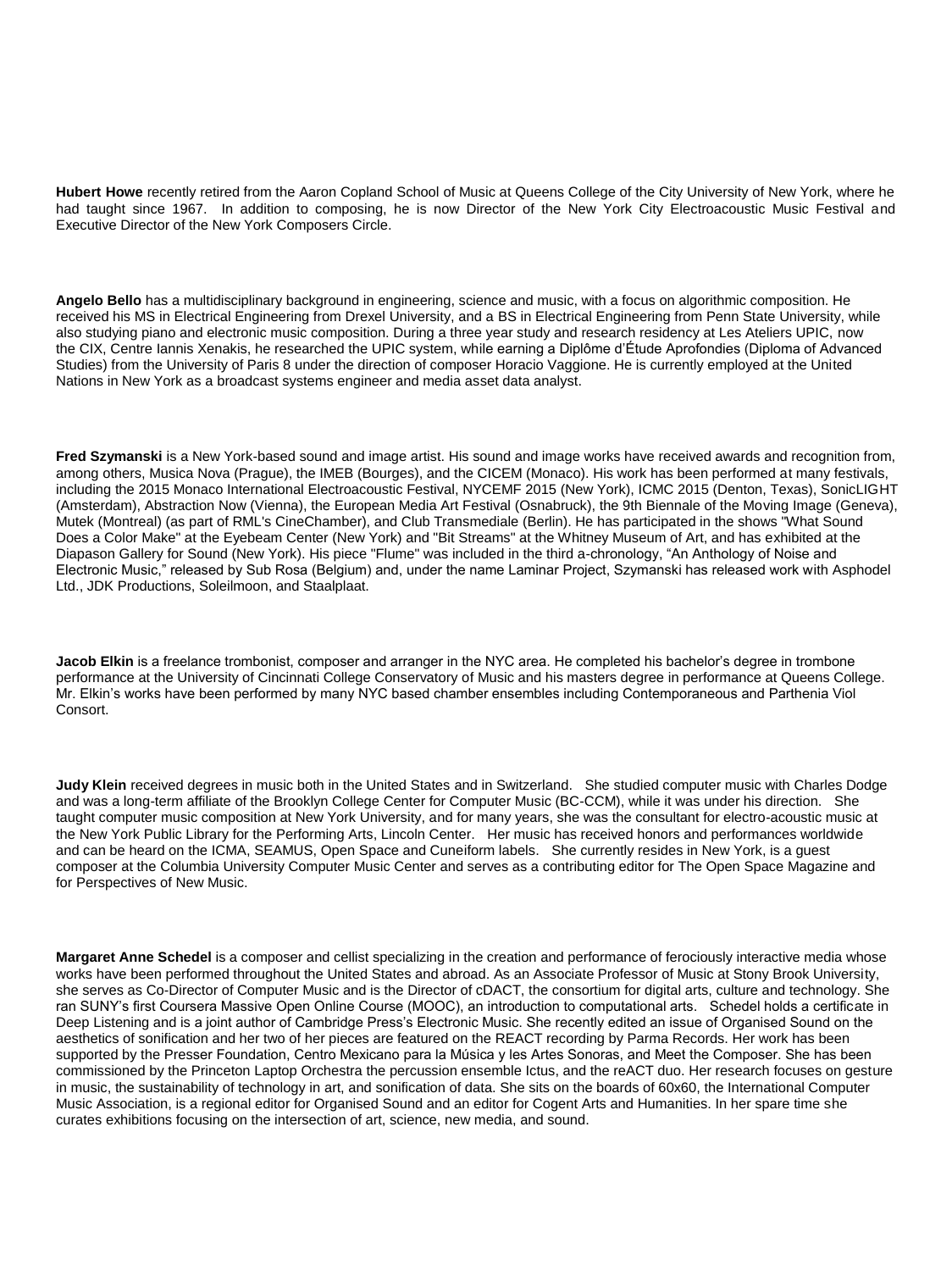**Elizabeth Hoffman** composes in acoustic and computer-driven media. She also writes on facets of analysis and representation in electroacoustic an avant-garde musics, with articles in The Computer Music Journal, Organized Sound, and Perspectives of New Music. Compositional interests include a focus on timbre, texture, and spatialization. Her music appears on empreintes DIGITALes, NEUMA, Centaur, World-Edition, Captston, Innova, and Everglade labels. Recent review cite her "visionary sound collages" (Chain DLK USA, Reviews). Recognition has come from the Bourges, Prix Ars, and Pierre Schaeffer competitions, the Seattle Arts Commission, ICMA, and the Jerome Foundation, and the MacDowell Colony. She collaborated on computer music projects over tha pst few years with instrumental and video artists including Jane Rigler, Anna Weisling, dancer Elena Demyanenko, Uillean pipes player Ivan Goff, clarinettists Marianne Gythfeldt and Heather Roche, Andy Kozar, the FLUX Quartet, Jay Crone, and Patti Cudd. Elizabeth Hoffman is Professor in the NYU Music Department and co-directs Waverly Labs, department facilities for artistic research in computer music.

**Joel Gressel** (b. Cleveland, 1943) received a B.A. from Brandeis University and a Ph.D. in music composition from Princeton University. He studied composition with Martin Boykan and Milton Babbitt, and computer music with Godfrey Winham and J.K. Randall. His computer music has been recorded on the Odyssey and CRI labels. He currently lives in New York, working as a computer programmer, maintaining and extending software that models tax-exempt housing-bond cash flows.

## **Übersicht 2016**

#### **Neue Adresse:**

Fortbildungszentrum für Neue Musik Katzenstraße 1a 21335 Lüneburg

Tel: +49 (0) 4131 - 777 6189 Fax: +49 (0) 4131 - 799 8642

## **40 Jahre NEUE MUSIK LÜNEBURG**

Innovation und Kreativität bestimmen seit 40 Jahren die Aktivitäten des Fortbildungszentrums für Neue Musik (FBZNM)

Die Schnittstelle Mensch – Maschine war von Beginn an die Grundidee der Phantasieentwicklung des FBZNMs. Live-Elektronik als Möglichkeit zur Erweiterung des Potentials von Stimme und Instrument unter Einbeziehung improvisatorischer Gestaltungspraktiken führt zu immer neuen Dimensionen der Klangentfaltung. Neue Klang- und Hörräume zu entwickeln, mit anderen kreativen Kunstformen im Sinne künstlerischer Multimediaprojekte zusammenzuwirken – dies ist die spannende Zukunftsperspektive. Die anregenden Erscheinungsformen dieses Bereichs Neuer Musikgestaltung erfahrbar zu machen ist eine Aufgabe.

#### **38. Internationale Studienwoche für zeitgenössische Musik vom 1. bis 7. Mai 2016, Lüneburg**

Die 38. Internationale Studienwoche für zeitgenössische Musik präsentiert in 7 Live-Konzerten und in 7 Nachtkonzerten elektroakustischer Musik internationaler Studios, Seminaren und Workshops Entwicklungstendenzen Neuer Musik, wobei die Klangerweiterungen von Stimme/ Instrument mit Hilfe elektronischer Medien im Vordergrund steht. Komponisten, Musikwissenschaftler, Musikpädagogen, Interpreten, Teilnehmer und Hörer gehen auf Entdeckungsreise in die faszinierende Klangwelt gegenwärtigen Musikschaffens. Der direkte Kontakt zu den Ausführenden, lässt das Hörerlebnis vertiefen, das Unerhörte erfassen, das Neue verstehen.

# **42. Festival NEUE MUSIK LÜNEBURG vom 9. bis 15.10.2016, Lüneburg**

Das 42. Festival NEUE MUSIK LÜNEBURG präsentiert in Live-Konzerten und Nachtkonzerten für elektroakustische Musik Entwicklungstendenzen Neuer Musik. In den Live-Konzerten steht die Klangerweiterungen von Stimme/ Instrument mit Hilfe elektronischer Medien im Vordergrund.